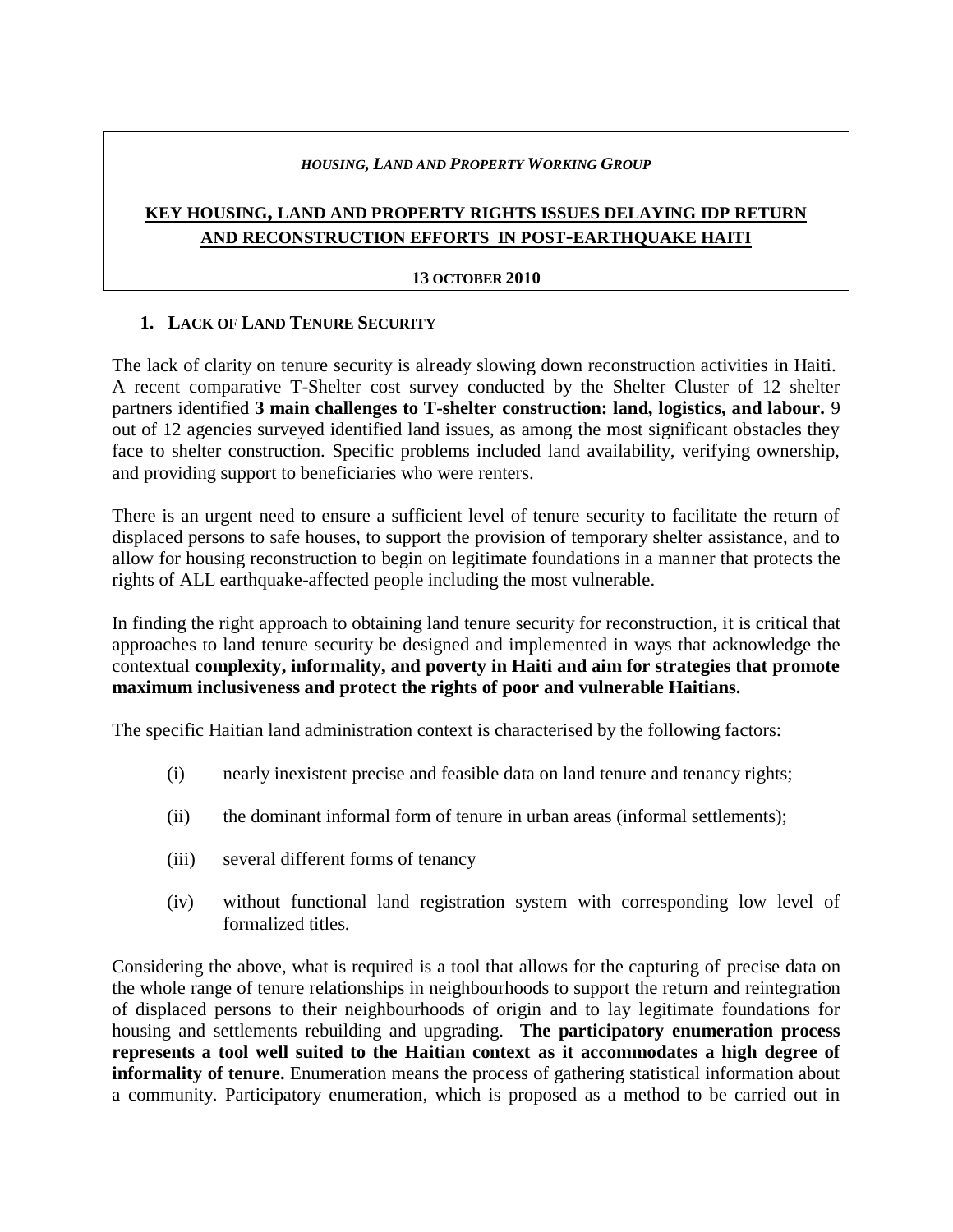Haiti, is a data gathering process which directly involves, to a significant extent, the people who are being surveyed.

Under the Housing, Land and Property Working Group, some shelter agencies (including UN-HABITAT, IOM, CHF, Architect d'Urgence, and Habitat for Humanity) have been working with the Government of Haiti, specifically the Comité Interministériel d'Aménagement du Territoire (CIAT), with input from the Interim Haiti Reconstruction Commission (IHRC), to develop a standard enumeration questionnaire that captures information on household characteristics and housing, land and property rights, as part of a more holistic community-based enumeration methodology to support reconstruction that is respectful of property rights. It is short and quick to administer, but still provides a clear picture of the situation of land tenure in a given neighbourhood. The method has been proven in the field by the cases of IOM in Morne Lazarre, as well as by the project of CHF/PCI in the Quartier of Ravine Pintade, Port-au-Prince, and provides a common standard approach that will allow for the creation of a database that will start pre-cadastre interventions with the engagement of all the institutional and legal partners on land, including ONACA, IMB, CNIGS, notaries, and surveyors.

In this context, a rush to confirm property rights through a systematic titling program at this stage of the reconstruction effort will not be appropriate to meet the housing needs of the majority of the affected population, who are tenants and squatters rather than owners. On the contrary, systematic land titling and cadastral development conducted too early on in the reconstruction effort could effectively make reconstruction more difficult for non-owners and could distract much-needed resources for participatory enumeration efforts which are already underway and proving to be effective in providing legitimate grounds for reconstruction.<sup>1</sup>

# **2. FORCED EVICTIONS**

 $\overline{a}$ 

Evictions are a very real threat facing earthquake-affected displaced people in Haiti today. While work continues to create the conditions for IDPs to return to their communities, earthquakeaffected IDPs living in spontaneous camp settlements have been subject to an increasing number of forced evictions or eviction threats. An estimated 60-70% of IDP settlements are situated on private, including a variety of privately-run schools, and since March 2010 land owners have been increasingly seeking to remove IDPs from their property.

The issue of forced evictions is a priority of the UN Humanitarian Coordinator and the Humanitarian Country Team. The HLP Working Group has developed a policy paper on evictions that has been submitted to the Humanitarian Coordinator and the Humanitarian Country Team for discussion. The HLP WG is also working to standardize reporting and monitoring tools and to set up a database on forced evictions with credible data so that evictions cases can be tracked and trends analysed.

<sup>&</sup>lt;sup>1</sup> What would complement participatory enumeration efforts would be a multipurpose land inventory system (LIS), with priority on the identification of "property" based on satellite imagery and the identification of occupants, with formal adjudication of land rights postponed to a later stage when a series of preconditions have been met (effective conflict resolution procedures, modernisation of the embryonic cadastre and titling system, and institutional reform), as has been proposed by the Government of France.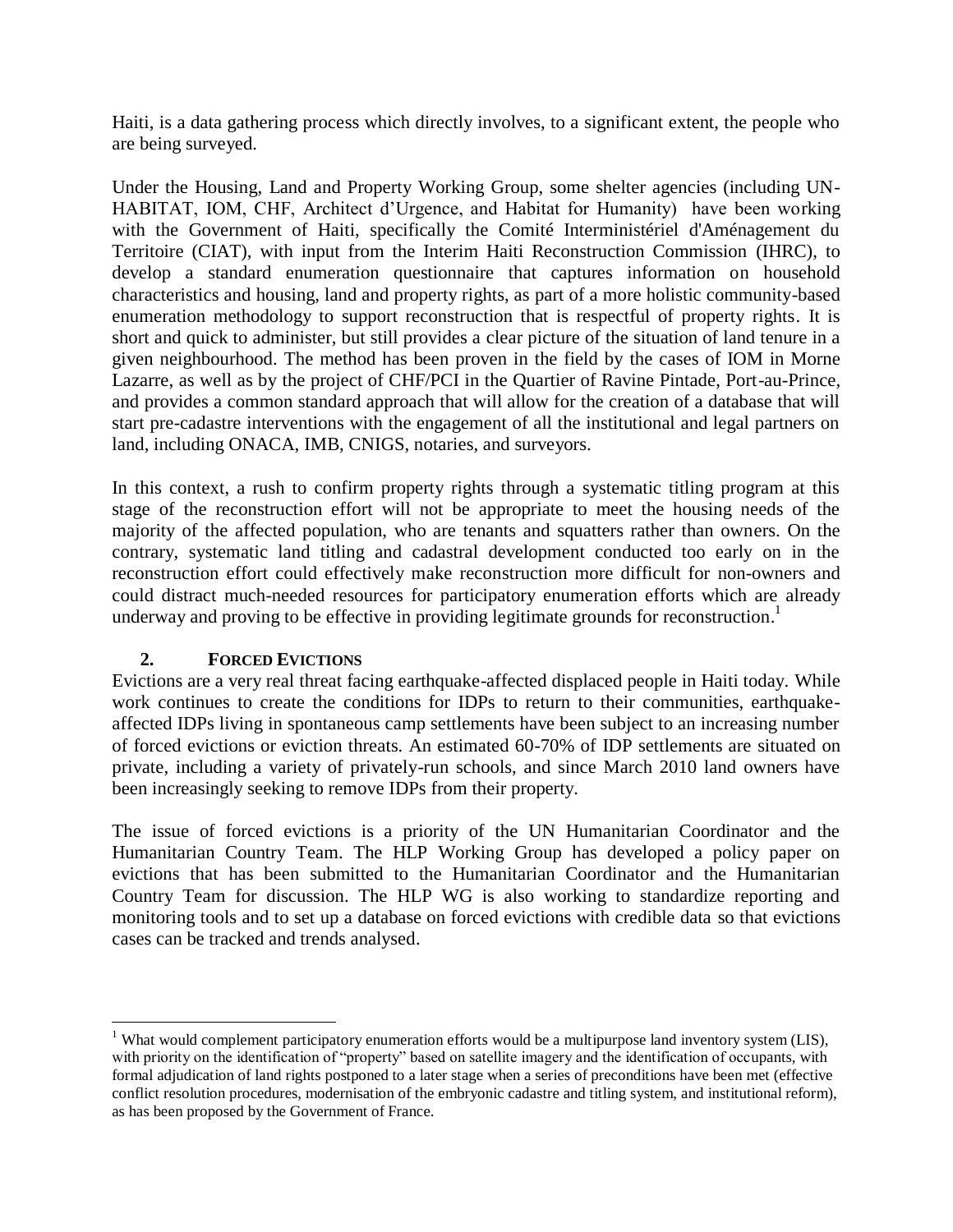According to verified data from more than 30 organizations compiled by IOM and the HLP WG **some 144,175 people have been subject to threats of eviction**. Of these, **28,065 individuals have been subject to actual evictions, and 88,203 are currently involved in cases under mediation at the time of writing.** (See Table I). As of 21 September 2010, 32 evictions had been implemented and 60 cases were undergoing mediation.

|                                    |     | # of            |                  |
|------------------------------------|-----|-----------------|------------------|
| <b>GENERAL CCCM EVICTION CASES</b> |     | <b>Families</b> | # of Individuals |
| Evicted                            | 33  | 6490            | 28065            |
| In Mediation                       | 58  | 17450           | 88203            |
| Partially evicted                  | 3   | 1118            | 4836             |
| Temporarily resolved               | 3   | 945             | 3494             |
| Resolved                           | 2   | 171             | 684              |
| Other                              | 20  | 87223           | 18893            |
| <b>TOTAL</b>                       | 119 | 113397          | 144175           |

Table I: Consolidated evictions monitoring data compiled and verified by IOM, 21 Sept 2010.

**The longer it takes to establish a national housing reconstruction framework, clear rubble, clarify land tenure issues, get housing repair programs underway, provide viable livelihood options, settlement infrastructure and access to social services, the longer earthquakeaffected displaced persons will be unable to sustainably return to their pre-earthquake communities, increases the need and incentive for families to remain in camps and, subsequently, increases the risk of evictions.**

At the same time, the cost of maintaining camps is very high and resources would be better dedicated to reconstruction. **USAID estimates an annual cost of \$1.2 billion to run the camps at the level they are now (approximately \$1,000/per/year/person or \$5,000 per household).** According to estimations by the Haiti Shelter Cluster, more than **USD 16 million will be needed for replacement tarpaulins until the end of 2011**, even as the number of beneficiaries in emergency shelters decreases over time with the scaling up of T-shelter construction and repair of yellow houses.<sup>2</sup>

People in camps generally come from the same neighbourhoods; so in PAP, neighbourhood redevelopment and camp closing are two sides of the same coin. The strong preference of families, according to a new UNFPA survey, is to return to original their houses and neighbourhoods. **The return strategy must focus on attraction back to neighbourhoods, not expulsion from camps, and must engage all stakeholders, including beneficiaries, land owners of camp sites, and local authorities with realistic time-frames for transition from camps to neighbourhoods as return options become viable.**

<sup>&</sup>lt;sup>2</sup> "Forecast of Outstanding Supply and Funding Needs for Emergency Shelter 2010-2011" IASC Haiti Shelter Cluster, 28 September 2010.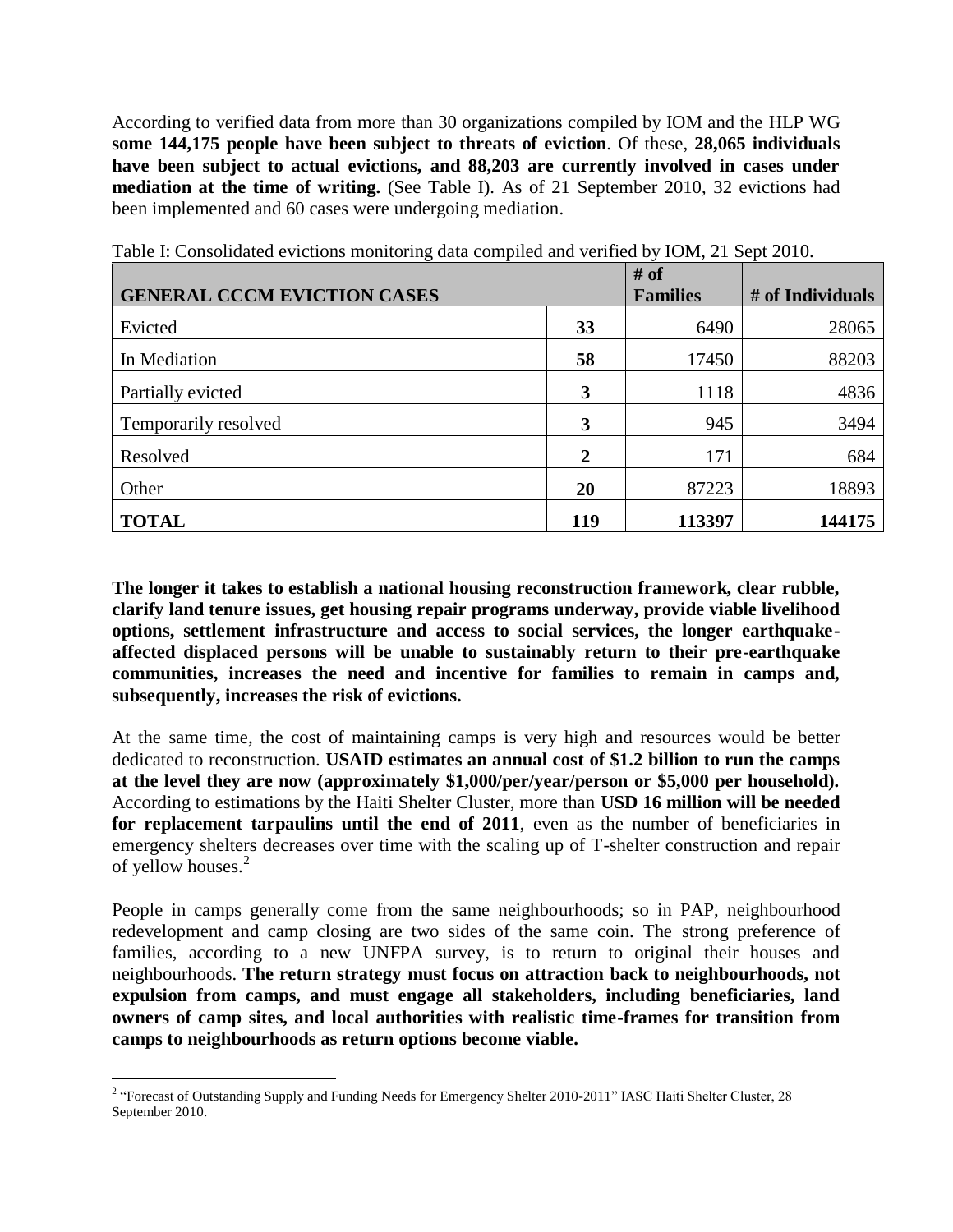### **3. NEED TO ASSIST RENTERS AND SQUATTERS**

**It is estimated that between 70-80% of the residents of Port-au-Prince were renters or squatters before the earthquake. According to the IOM's camp registration data, 150,349 households, out of a total of 265,624 registered households, are renters.** Out of these, the Shelter Cluster estimates that some 60,415 renters households cannot return to or repair their homes $<sup>3</sup>$ </sup>

In Haiti, it is the poorest and most vulnerable households who occupy rental housing or who occupy lands without formal authorization. Renters and squatters risk being left behind in shelter assistance programs due to lack of documentation, while rental properties often have a more difficult time in accessing recovery programs due to program conditions or to the complicated ownership structure of the housing. At the same time, long time-frames and increased construction costs to repair damaged dwellings will have an impact on landlords, which could increase housing costs for renters.*<sup>4</sup>* Accordingly, it will be important to develop specific housing reconstruction policies that support the rental market (distinguishing between rental housing and owner-occupied units), offer viable options and targeted livelihoods assistance to renters (particularly those from the lowest income group), and address the pre-earthquake housing deficit.<sup>5</sup>

At the same time, there are over 20,000 households of squatters who have occupied lands around the resettlement site of Corail Cesselesse (see point 4 below). There is no clarity of whether these households are earthquake victims or poverty-affected IDPs, but an initial investigation by the Shelter Cluster of 20 families revealed that all surveyed households originated from earthquakeaffected areas.<sup>6</sup> None of these squatter households have been registered through the IOM camp registration system, as the settlement has not been recognized as an official camp. **It is critical to ensure that squatters are not left out of the reconstruction process as a result of a failure to develop appropriate beneficiary criteria for various return and relocation options.**

# **4. NEED FOR GUIDELINES ON PLANNED RESETTLEMENT SITES**

Approximately 1,500 families so far have been moved to the resettlement site Corail Cesselesse and work continues to build transitional shelters and facilities on this site for IDPs who have been evacuated from at-risk camps. However, there are a number of outstanding policy questions that are impeding implementation and raising questions about sustainability of programmes there: **there is a lack of clarity amongst implementing agencies about which government authority is responsible** for overall management and planning of resettlement sites, as well as the **legal and contractual obligations** of agencies working on the site**; lack of clarity about the long term plans for these sites** which leads to difficulties in agencies planning their programmes, and providing services to beneficiaries.

 $\overline{a}$ 

<sup>&</sup>lt;sup>3</sup> "Transitional Shelter Needs Analysis", IASC Shelter/NFI Cluster, 22 September 2010.

<sup>4</sup> *The Right to Housing After Natural Disasters,* Harvard Human Rights Journal / Vol. 22.

<sup>&</sup>lt;sup>5</sup> "A Framework for Housing Reconstruction for a Sustainable, Resilient and Inclusive Haiti" Massachusetts Institute of Technology, March 2010.

<sup>&</sup>lt;sup>6</sup> A more systematic survey is being planned by the Shelter Cluster and the HLP Working Group.